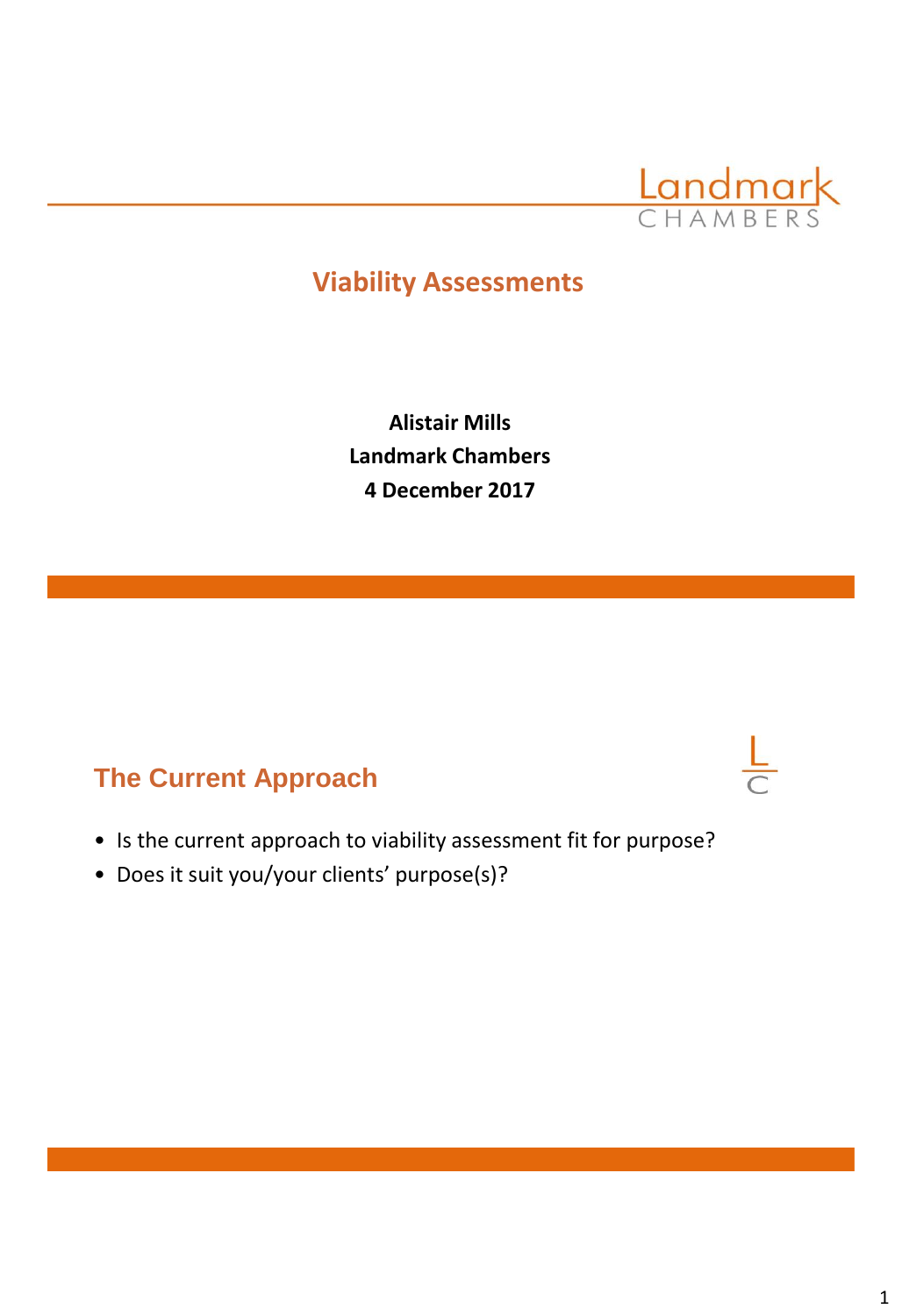# **The (Alleged) Weakness of the Current Approach**

- *ad hoc* consideration of viability
- (Perceived) lack of transparency
- 'Sticky' expected developers' profit
- Complex and length consideration of viability
- Perceived 'race to the bottom' wrought by competitive bids for land pushing up land values
- Perception that developer-friendly (LGA)
- Limited provision of affordable housing

# **The Impact of Viability Assessment on the Provision of Affordable Housing**

- Shelter's empirical study estimates that 79% of the s.106 affordable housing required by DP policy lost
- Viability used as an argument more often on larger schemes
- Large sites with higher affordable housing ratios have higher build-out rates
- In Birmingham, where viability assessment submitted, fewer than 1% of homes were affordable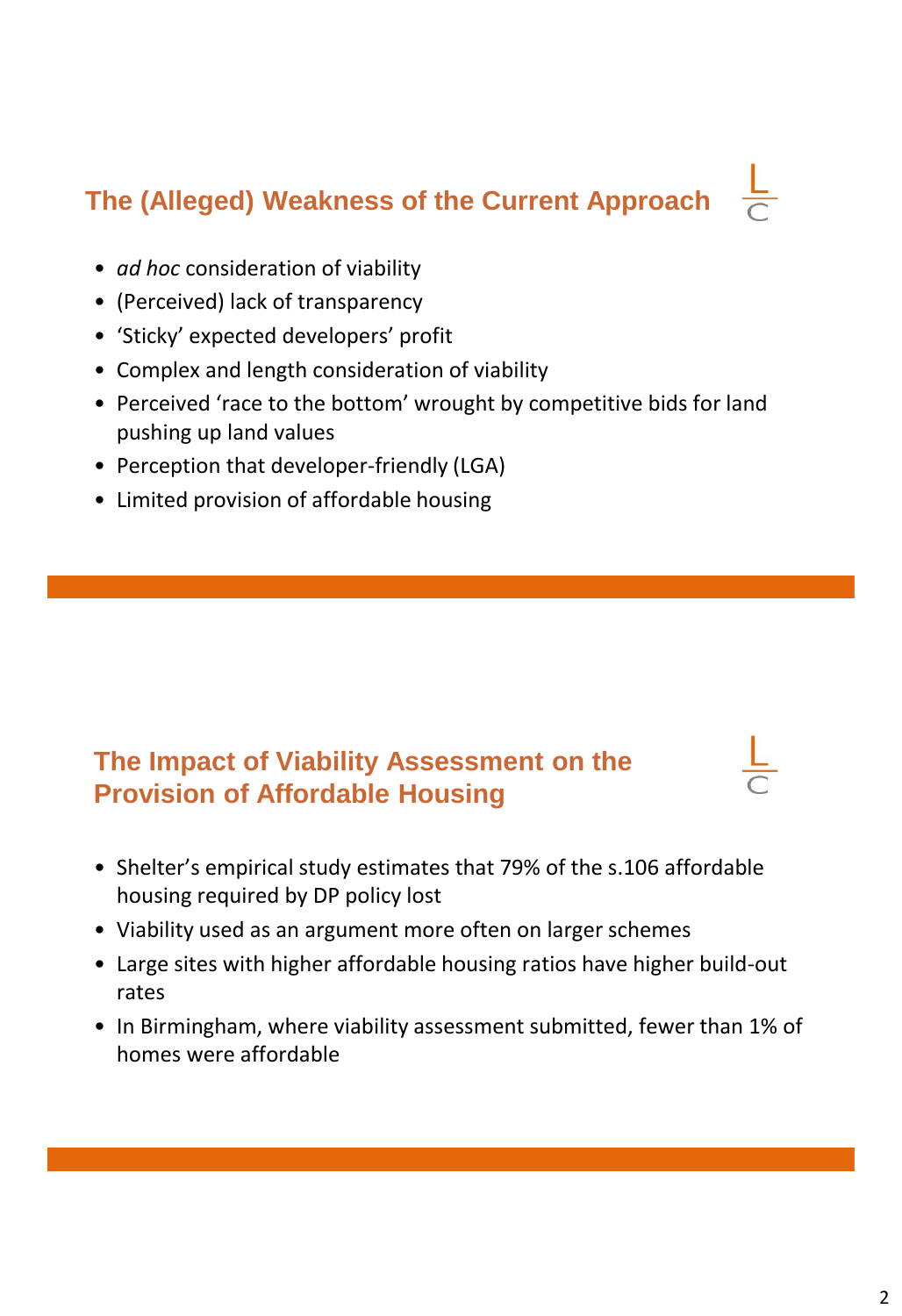### **The Problem of Overpayment for Land**



- Observers now cynical about the relevance of the price paid for the land being plugged into viability assessment / calculation of benchmark land value
- This reflected in the major AD at Parkhurst Road APP/V5570/W/16/3151698 purchase price was an important consideration but not determinative
- "I have had regard to the need to encourage rather than restrain development, and the need for flexibility in the application of planning policy, but this should not be at the expense of delivering much needed affordable housing. Nor should an inflated land value be subsidised by a reduction in affordable housing."

### **The Government's Proposals**

- LPAs should set out the types and thresholds of AH contributions, the infrastructure needed to deliver a DP, and expectations for funding and contributions
- Where policies have been tested for viability, viability should not be raised again at application stage
- Updates to guidance for viability assessment to be simpler, quicker and more transparent
- Monitoring of the use of s.106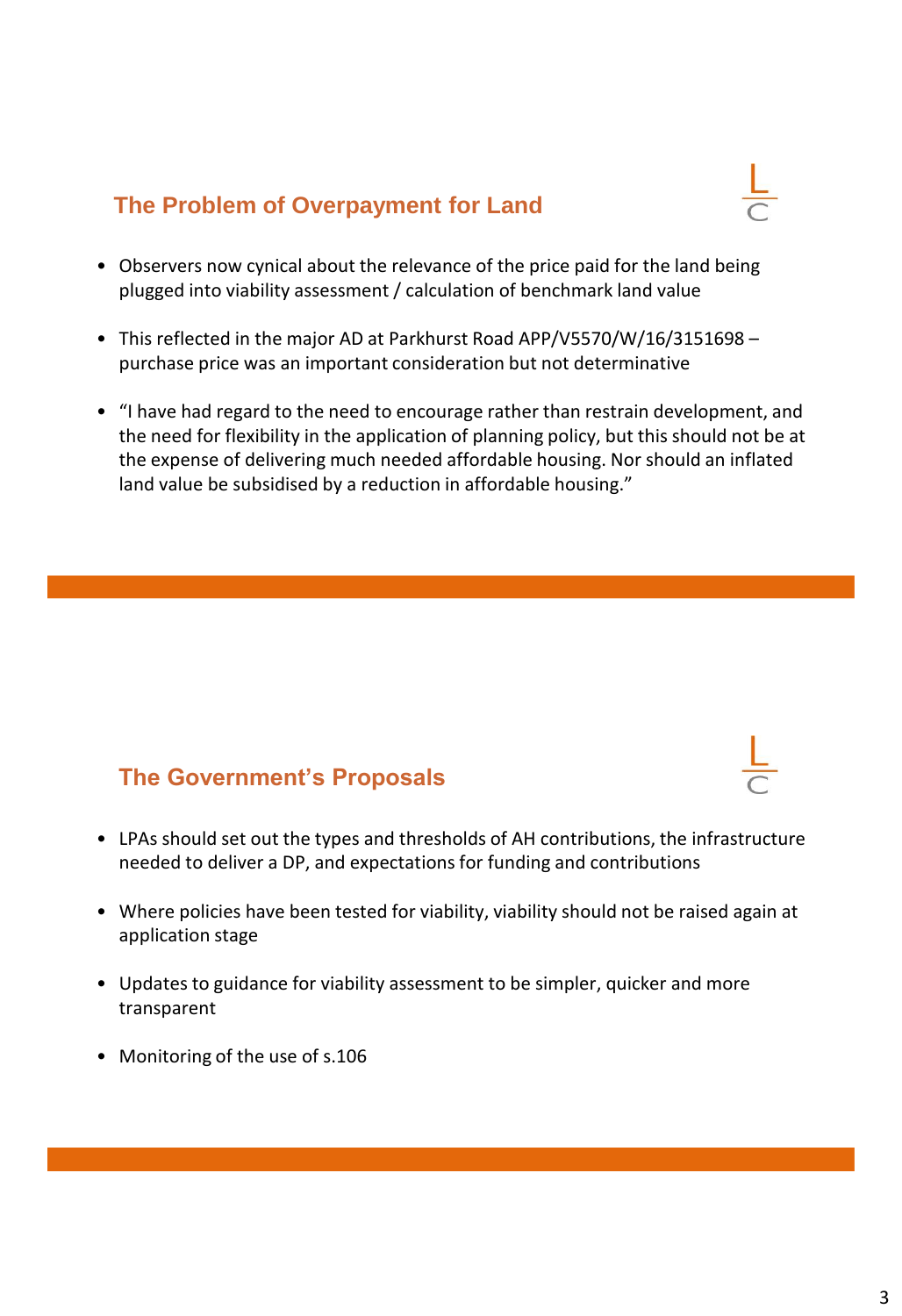### **Putting Viability Assessment in the Plan**

- Is this workable?
- May be difficult to predict, due to changes in policy and local government funding) – CPRE response
- The proposed approach will be burdensome at LP examination (SEEC) might this make it even more difficult to get plans through examination?
- Possibility of streamlining with CIL, which tests for viability

### **Consideration of Viability at Application Stage**

- This may depend on the life of the plan
- LP viability assessment may become out of date (CPRE)
- Law Society suggests 'material change of circumstances' test (to avoid risk of rigidity, or meaningless policies)
- Country Land and Business Association concern that the prospect of unviable development will stall delivery
- Unrealistic? (Northern Housing Consortium)
- It would speed up the process of application (Rushmore DC)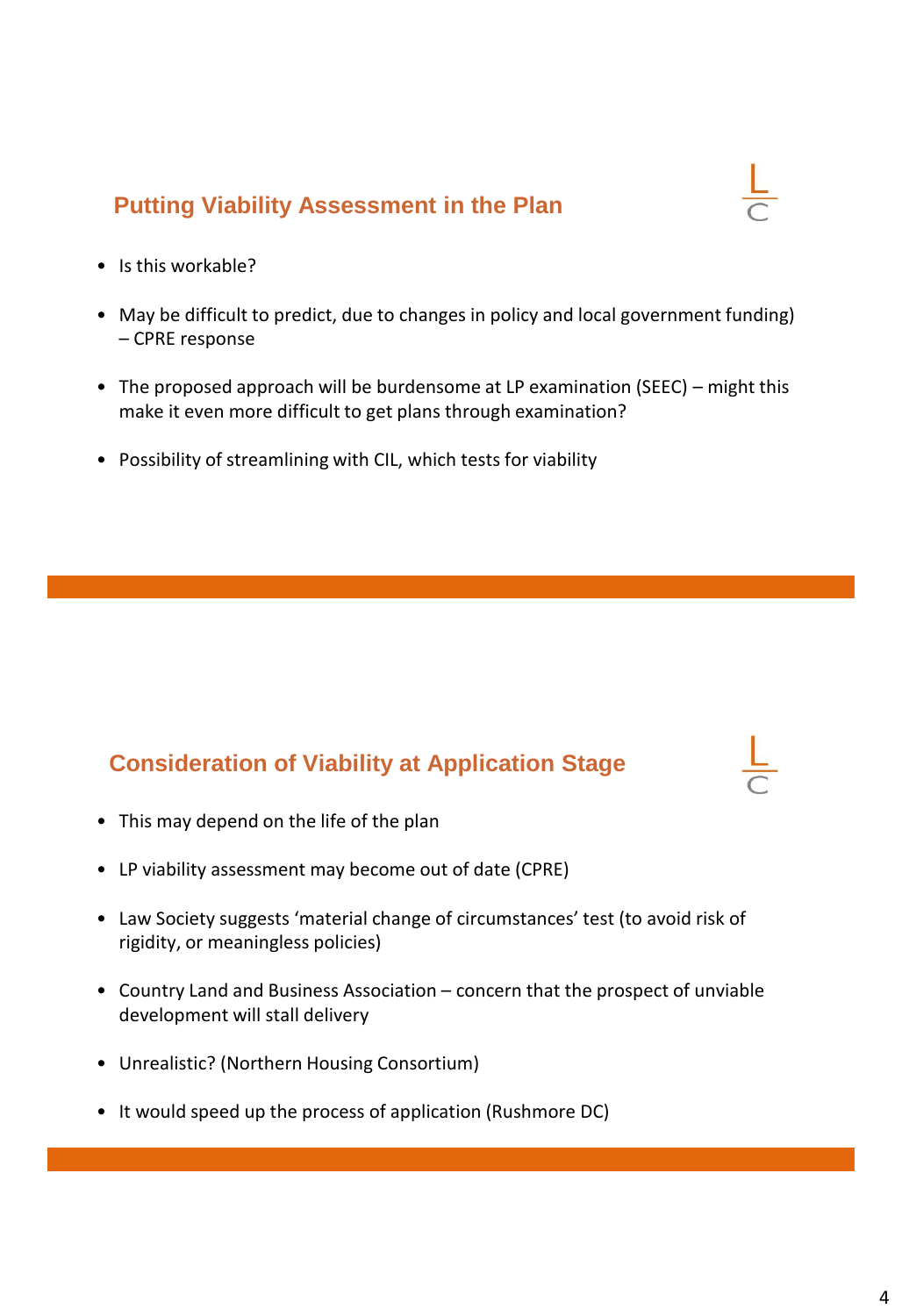### **Suggestions for Standardised Viability Assessment**

- Transparency and genuinely 'open book' approach is popular
- Purpose of this? May assist public understanding (LGA)
- Some support for the approach in the Mayor of London's SPV / taking a EUV+ approach
- Should not prevent delivery of needed housing (Northern Housing Consortium)
- Can't have monolithic approach to viability (LGA)
- Difficult to perform viability assessment at outline planning stage (Northern Housing Consortium)

### **Other Suggestions / Questions**

- Duty to co-operate upon infrastructure providers (LGA)
- Could there be any justification for the 10-unit threshold if viability assessed at LP stage, with an established methodology?